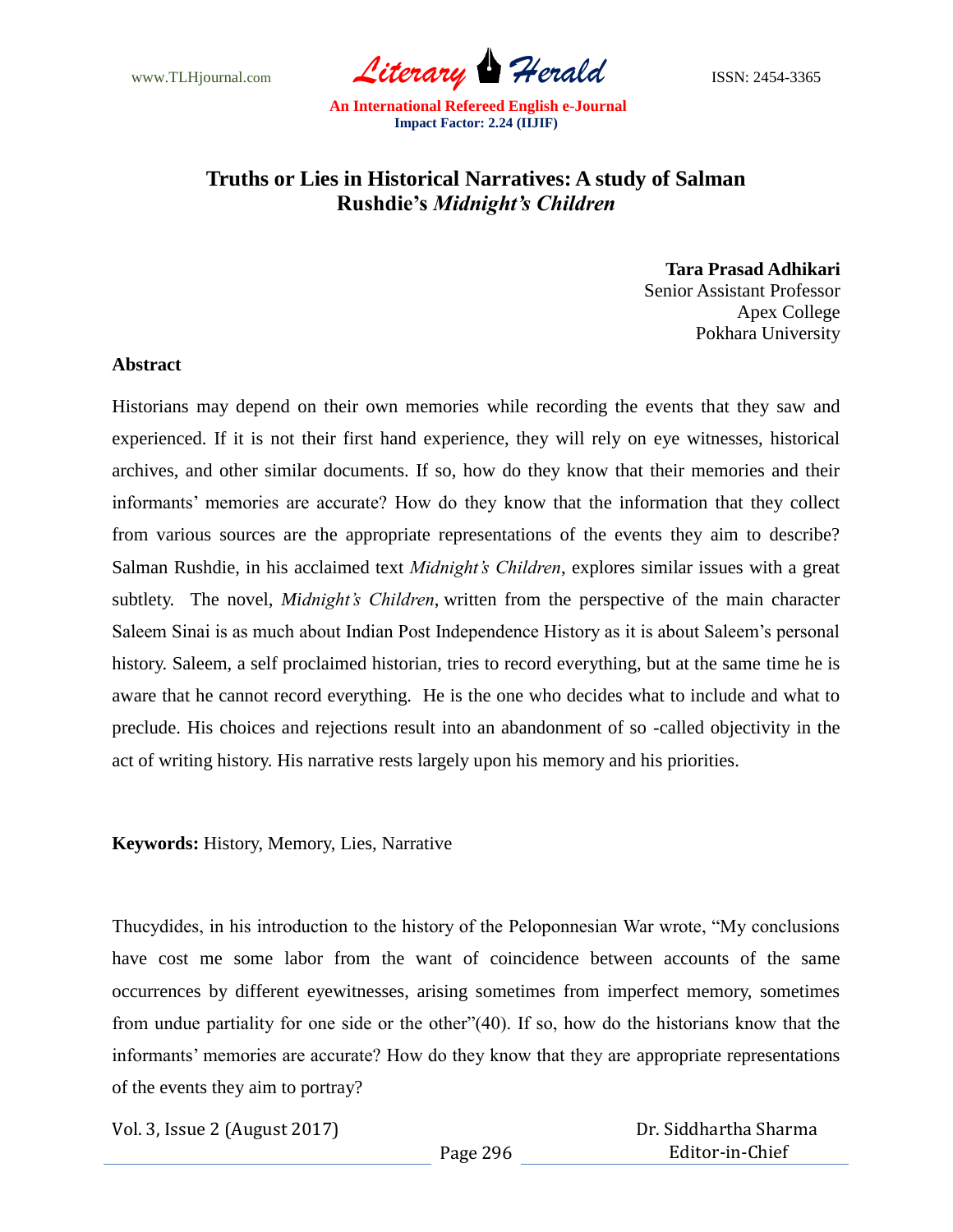

Salman Rushdie, in *Midnight's Children,* explores similar issues with a great subtlety. The novel, written from the perspective of the main character Saleem Sinai, is as much about Indian Post-Independence -History as it is about Saleem"s own personal history, a confessional autobiography!

Saleem born exactly at the moment when India got Independence automatically shares many commonalities with the newborn India.Other 1000 midnight"s children who were born that night are also linked automatically with the history of India. Thus, Saleem and India appears to be interconnected, and India and other 1000 midnight's children are also connected to each other and to the nation in a strange way. This is how Rushdie creates a background for his readers to ponder upon why Saleem records the past the way he does and how he becomes a new historian of India.

Saleem, a self proclaimed historian, tries to record everything but at the same time he is aware of his limitations. He is the one who decides what to include and what to preclude in his narrative. His choices and rejections result into an abandonment of so-called objectivity in the act of writing history. His narrative rests largely upon his memory and his priorities. In *Midnight's Children*, Saleem says Ganesha sat at the feet of the poet Valmiki and took down the *Ramayana*. Saleem is wrong. Similarly, during his account of the evolution of Bombay, Saleem tells us that the city's chief goddess Mumbadevi has fallen out of peoples" favor. Saleem goes to the extent of saying that the calendar of festivals reveals her decline and there is no Mumbadevi's day now. But the truth is that the calendar of festivals clearly includes Mumbadevi Day even now (Errata, the unreliable narrator, 56). Not only that, Saleem goes to extent of giving us a wrong date of Gandhi"s assassination! It cannot be true that Rushdie did not know the date when Gandhi was assassinated. He must have a greater purpose behind committing such errata.

Rushdie thus tells the history of India after its independence, largely depending upon the memory of the protagonist historian. Rushdie writes in his essay, *Imaginary Homelands:* what I was actually doing was a novel of memory and about memory, so that my India was just that: "my" India, a version and no more than one version of all the hundreds of millions of possible versions (Imaginary Homelands, 10).

Vol. 3, Issue 2 (August 2017)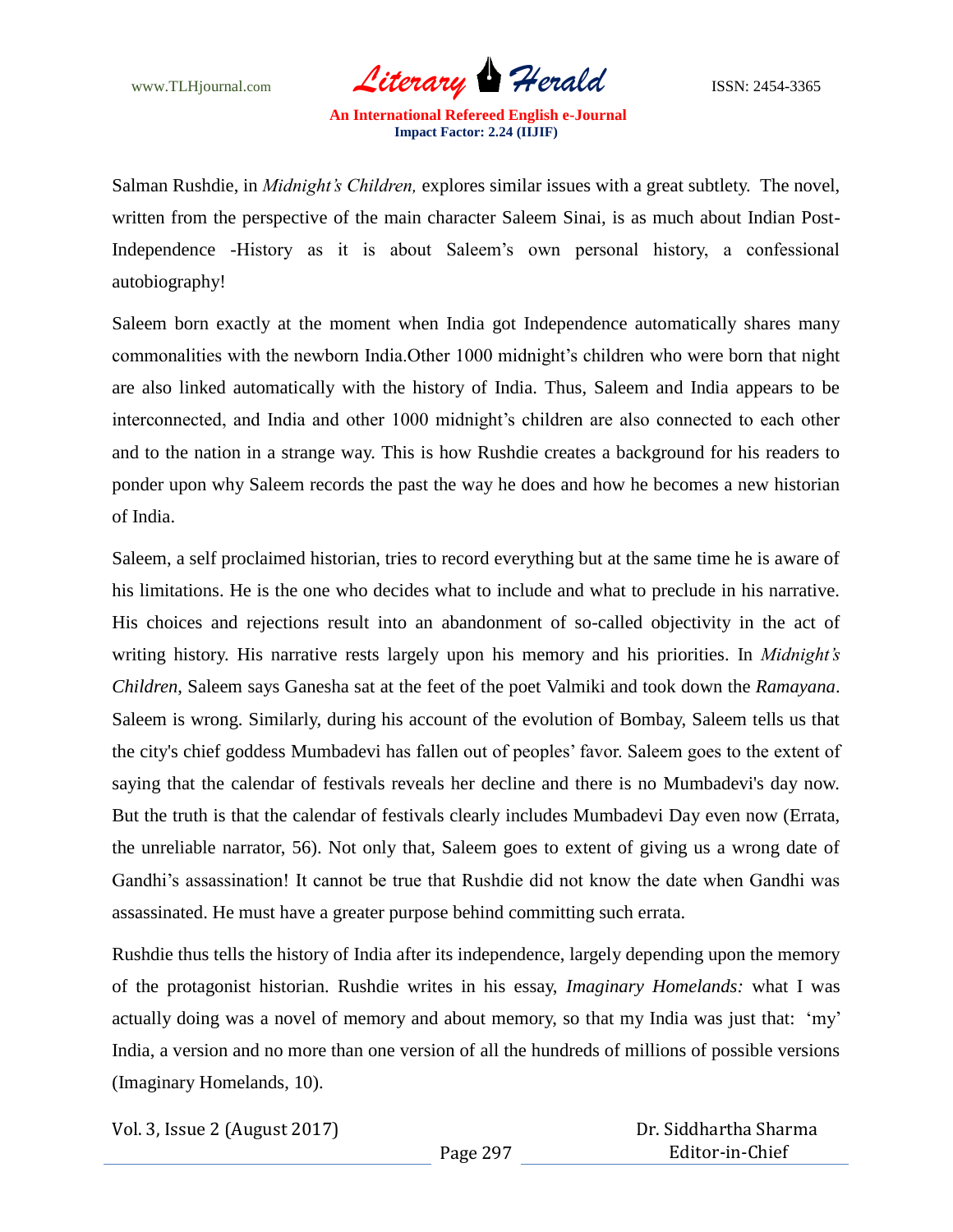www.TLHjournal.com *Literary Herald*ISSN: 2454-3365

By making Saleem and other 1000 children born in the night when India got Independence, Rushdie becomes able to proclaim the notion that an individual is intricately tied up with the nation and its history. If so, s/he may write history of the nation the way he/she may write his/her own autobiography. Such truths or versions are equally respectable since they, attempt to reconstruct the past just the way the mainstream history books attempt to. And in the reconstruction of what has been already lost, historians trust memory as an important tool. For example, when Saleem returns to Bombay, he says "yes, it was my Bombay, but also notmine…the past failed to reappear" (Midnight's Children 522). The reality that he witnesses in the present does not match his expectations of the past because the past is not a place that can be revisited in a true sense.

In *Imaginary Homelands,* Rushdie talks about such reconstructions when he writes that he writes to "create fictions, not actual cities or villages, but invisible ones, imaginary homelands, Indias of the mind" (Imaginary Homelands 10). Saleem"s India is also an India of his own mind, which resides in his own memory. Thus, Midnight's Children opens up the possibility of many versions of India, as there are Indians. Rushdie writes "A thousand and one children were born; there were a thousand and one possibilities which had never been present in one place at one time before; and there were a thousand and one dead ends" (Midnight's Children 230).

In Midnight's Children Rushdie thus depends on memory and uses it without hesitation in order to explore the possibilities of multiple versions of the same story. He legitimizes the claim that history also has to pass through the subjective lenses. This is why Rushdie makes Saleem commit some silly errors going beyond well-established historical data. In Imaginary Homelands Rushdie writes: This is why I made my narrator, Saleem, suspect in his narration, his mistakes are the mistakes of a fallible memory compounded by quirks of character and of circumstance, and his vision is fragmentary (Imaginary Homelands, 10-11).

It is true that memory is selective and it can be edited for improvisation. The stories that we tell also go through lots of improvisations. We add our own flavor to the stories we hear and retell. The conflict between past and present, history and memory ultimately gives birth to a new reality. This is what happens when historians write history, and this is what may happen when

Vol. 3, Issue 2 (August 2017)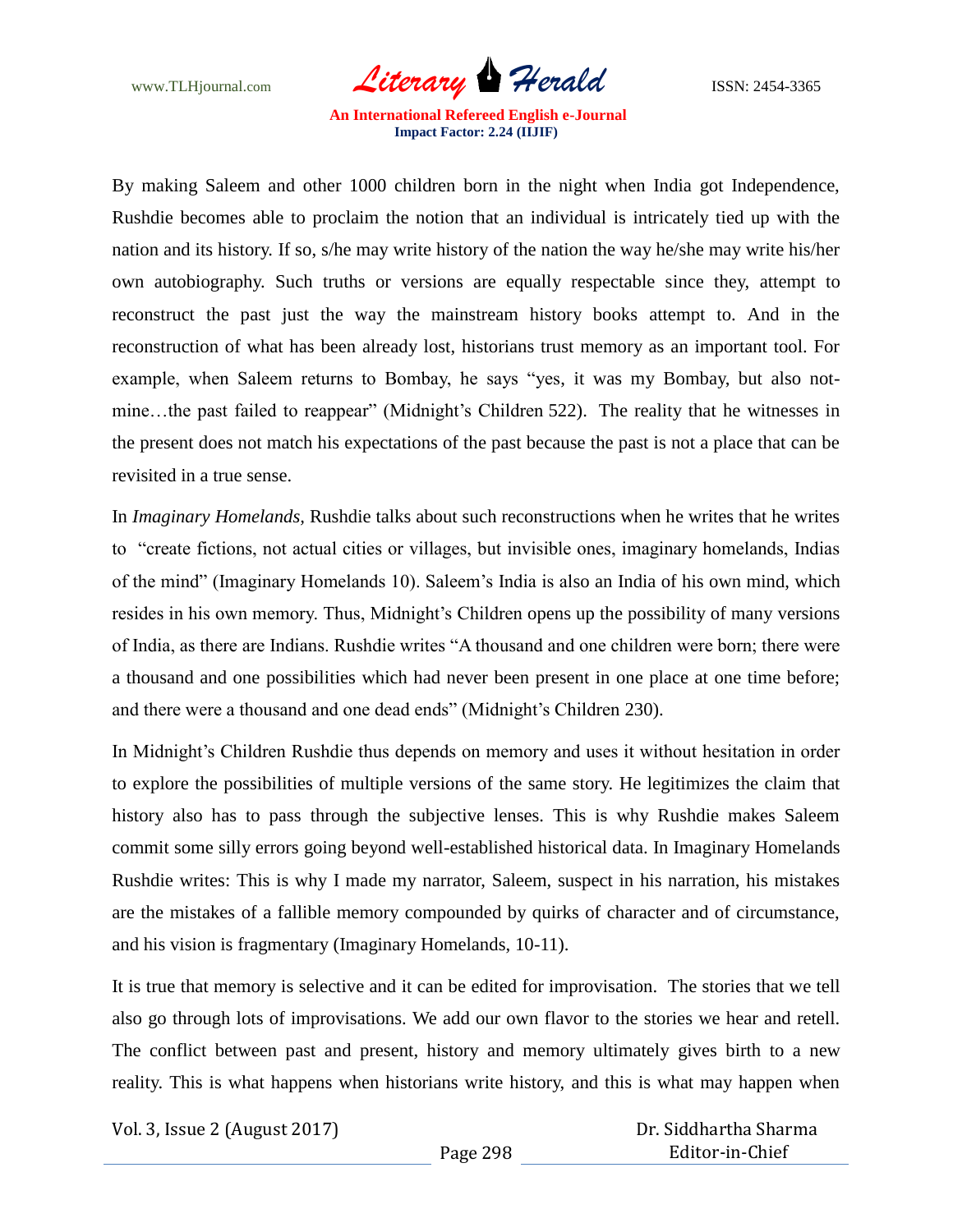

creative writers write fictions. In this regard, Saleem says:

Shaheed and I saw many things which were not true, which were not possible, because our boys would not could not have behaved so badly…we saw the intelligentsia of the city being massacred by the hundred, but it was not true because it could not have been true, the Tiger was a decent chap, after all, and our jawans were worth ten babus, we moved through the impossible hallucination of the night." (*Midnight's Children*, 432)

Here, Saleem does not believe one"s own eyes! It is because he saw with his own eyes Pakistani army behaving brutally. His heart could not accept that fact though his mind was willing to see the reality. Saleem wanted the help of notary public to confirm it but they were also absent there. He was giving at least two accounts in the book- one was what was taking place there in front of his eyes, and another was what he wanted to believe. Therefore, the credibility of the historians as well as history is definitely linked to the nature and capacity of the narrator and his/her memory. Such gaps and fissures in history are symbolically signified in the novel through Saleem"s disintegrating body. Saleem says:

Please believe that I am falling apart…I mean quite simply that I have begun to crack all over like an old jug–that my poor body…buffeted by too much history…has started coming apart at the seams…This is why I have resolved to confide in paper, before I forget. (Midnight"s Children, 36).

Even though the narrative is primarily about Saleem"s trail through history, his life is linked to the hardships and atrocities that India went through after the independence. Rushdie, through Saleem, reminds the reader that there are histories and memories that are forgotten.

Thus Rushdie, in Midnight's Children, exposes the true nature of history and historians, closely linking history with memory. Whether his stories about India and its struggle after Independence are correct or not, Rushdie validates that history and memory walk hand in hand and so-called historical objectivity is a very naive concept.